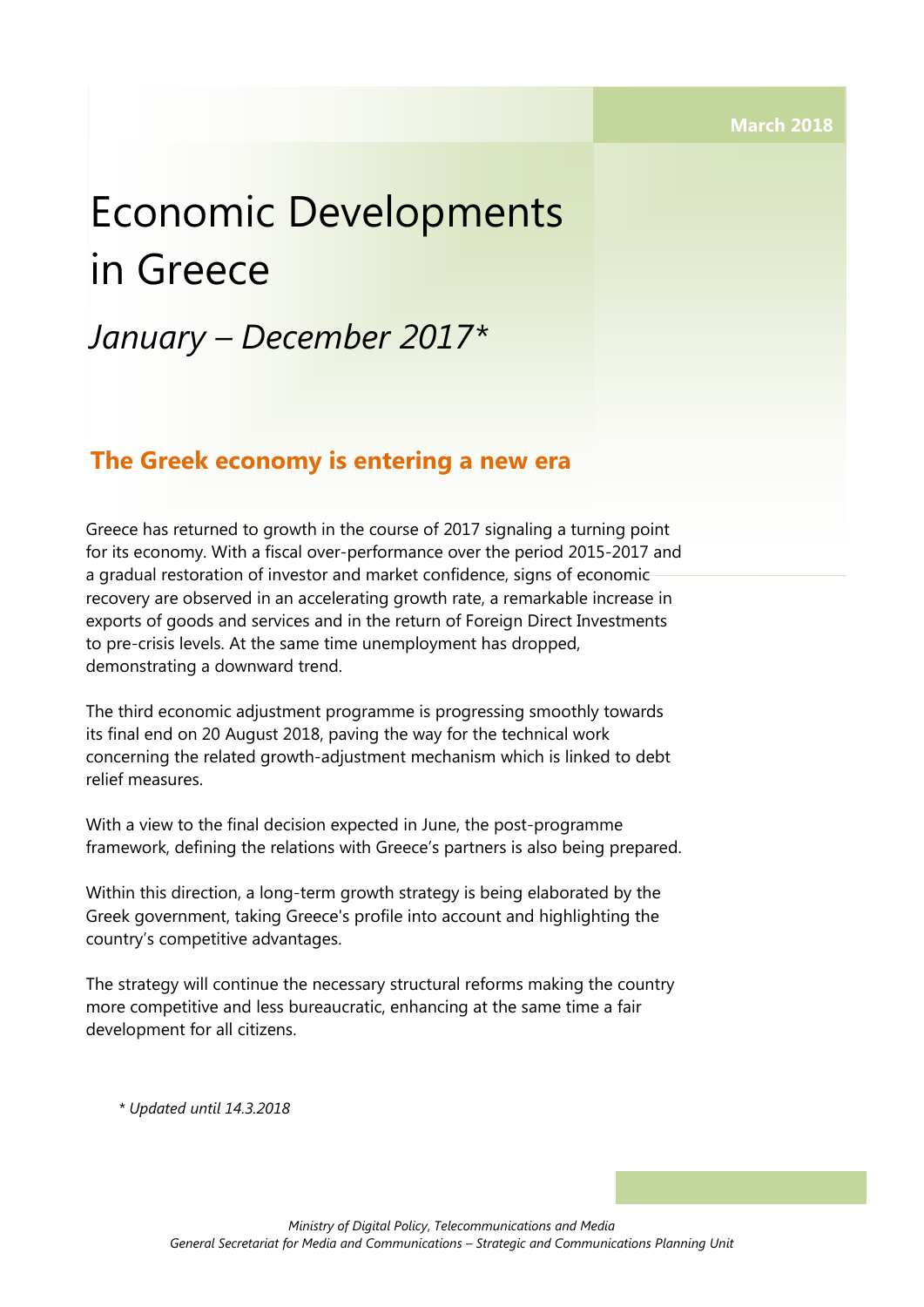# **Public Finance on the right track**

## **State Budget Execution for January - December 2017**

- Surplus of 1,941 million Euros in the State Budget Primary Balance, against the primary surplus target of 877 million Euros
- Ordinary Budget net revenues amounted to 48,973 million Euros, 259 million Euros or 0.5%, higher than the target
- State Budget expenditures up to 55,690 million Euros, 1,575 million Euros lower than the target (57,265 million Euros)
- Decrease in the Ordinary Budget expenditures by 943 million Euros compared to the respective period of 2016
- The General Government primary surplus targets of 2017 and 2018 agreed at 1.75% and 3.5% of GDP, are about to be achieved, building on the previous year's primary surplus overshooting by 3.3% of GDP against target



#### Fiscal space in excess of the ESM programme targets

Source: Hellenic Statistical Authority, Ministry of Finance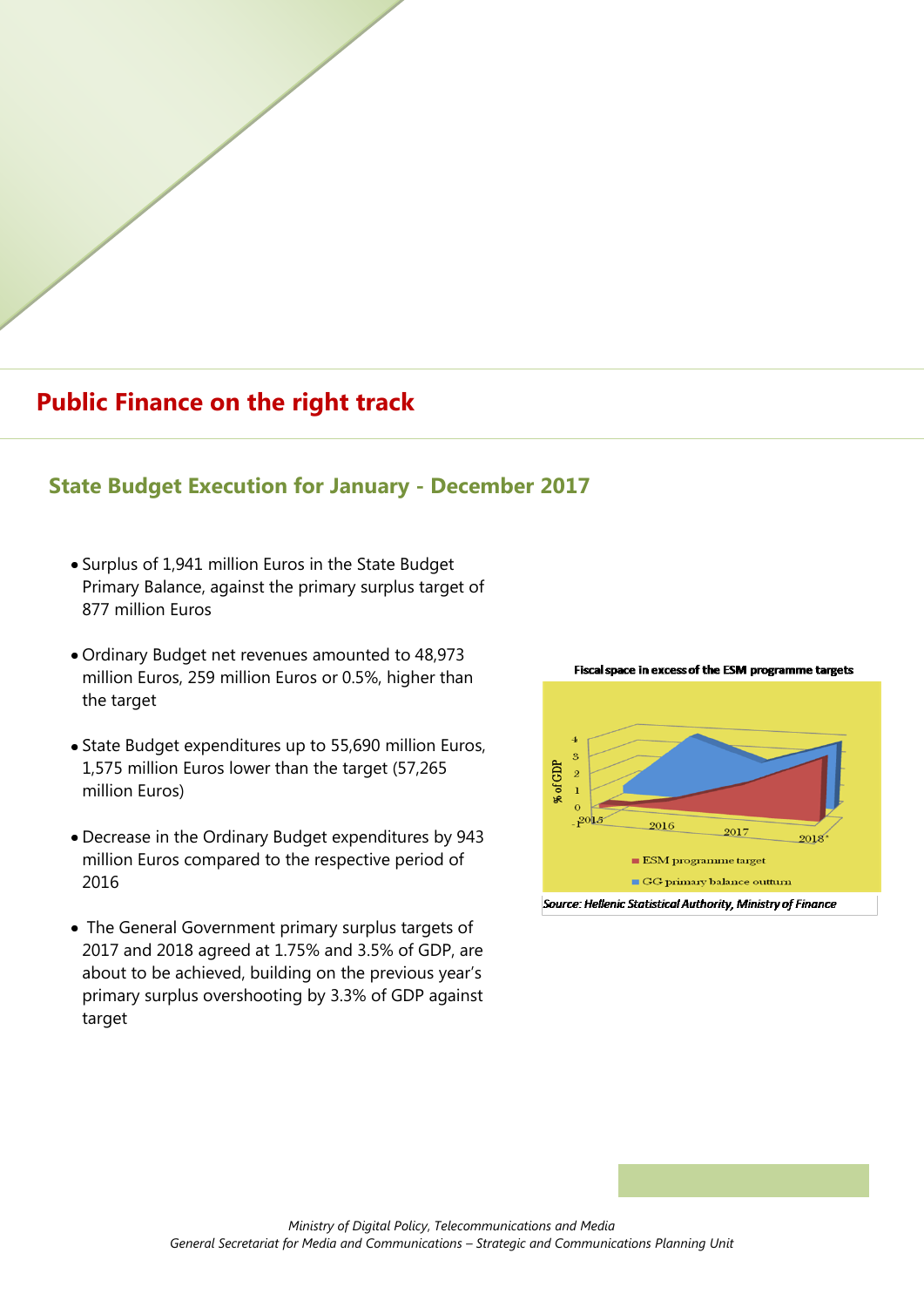## **Confidence gradually restored**

#### **Access to international capital markets**

- Successful attempt to access international capital markets in July 2017, for the first time since 2014, with the issuing of a syndicated 5-year state bond of 3 billion euros at a 4.62% interest rate (against 4.95% in 2014).
- Successful issuance in February 2018 of a 7-year state bond of 3 billion euros at a 3.5% interest rate, in the framework of a planned series of market access exercises under the ESM programme.

## **Economic outlook upgrades by credit rating agencies**

- A series of economic outlook upgrades within 2017 by credit rating agencies Moody's, Standard & Poor's, Fitch and DBRS from stable to positive.
- Greece's sovereign credit rating was upgraded by Standard & Poor's from B- to B, in January 2018.
- Greece's issuer rating was upgraded by Moody΄s to B3 from Caa2, in February 2018.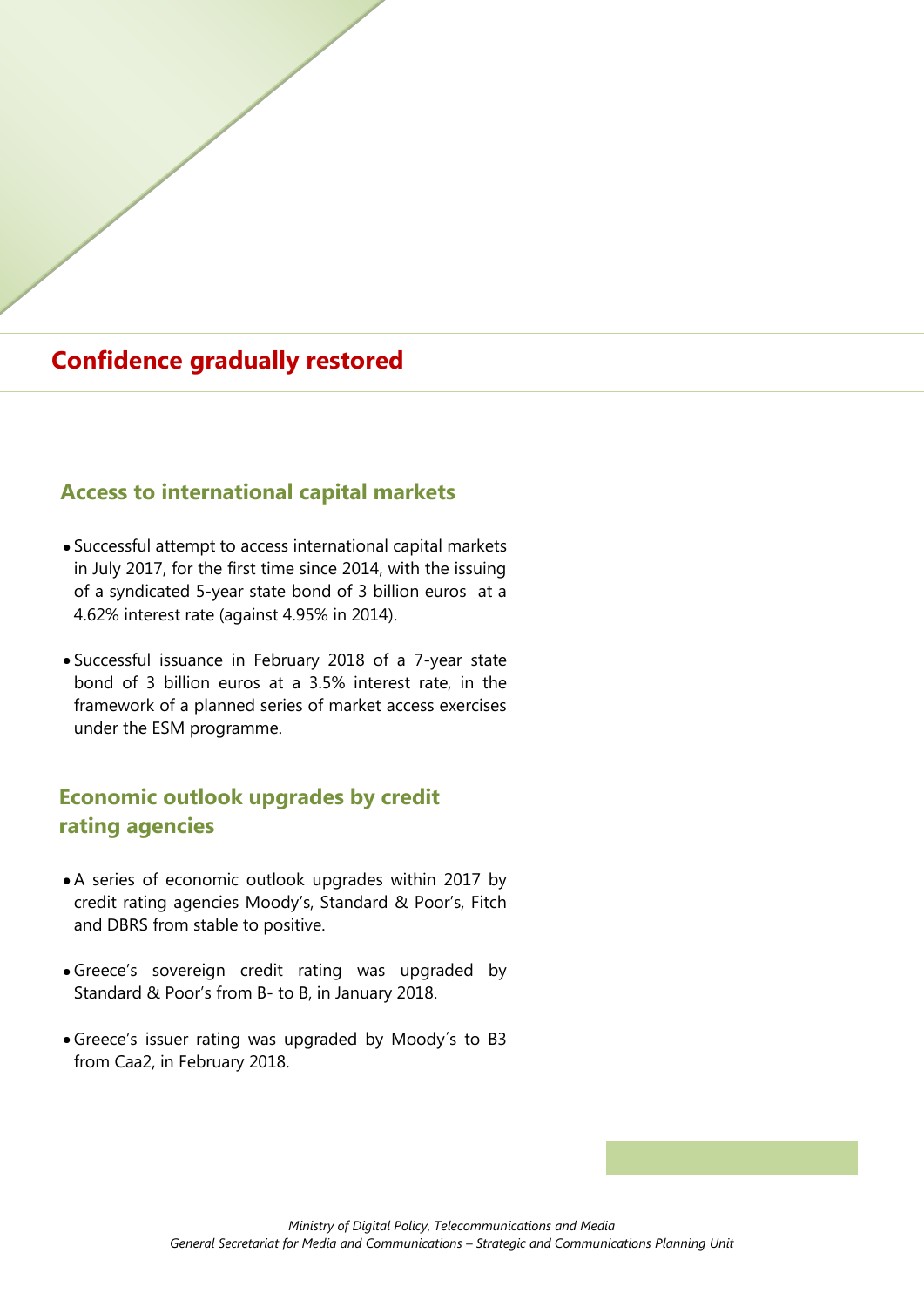### **Economic Sentiment – Consumer Confidence**

Steady improvement of the Economic Sentiment Indicator (ESI) and the Purchasing Managers' Index (PMI) within 2017. On average, the ESI rose to 96.6 bps in 2017 from 91.6 bps in 2016 hitting 104.3 bps in February 2018. The PMI on average went over the 50 bps reflecting expansion in manufacturing.





Source: European Commission, DG ECFIN, IOBE

Consumer confidence improved by 18.5 bps at the end of 2017 versus the end of the previous semester.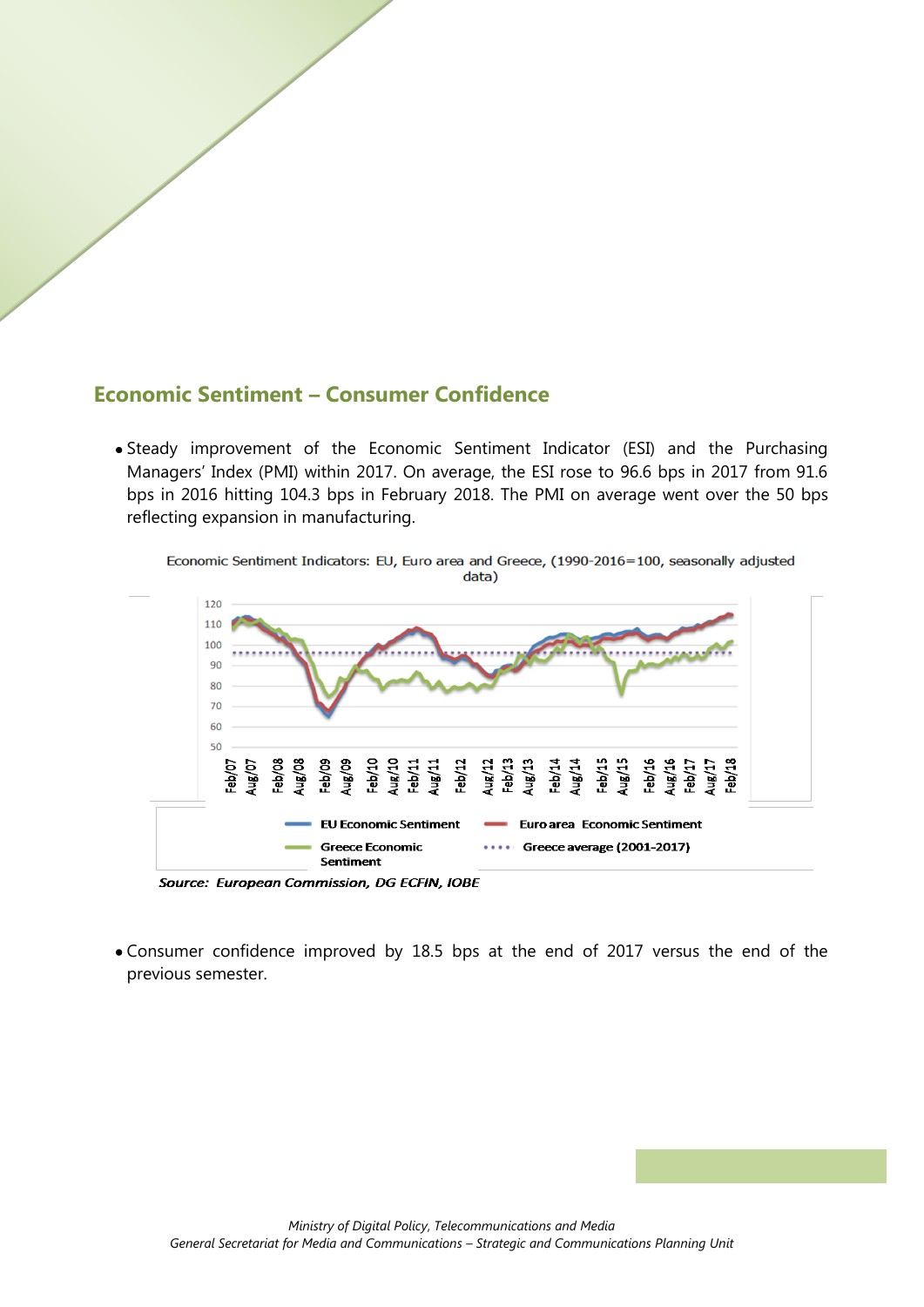## **Signs of economic recovery**

#### **GDP growth**

Greece returned to growth, in 2017, signaling a turning point for its economy. GDP growth reached 1.4% for the whole year according to first estimates (the biggest increase since 2007), while for 2018 GDP growth is estimated at 2.3%.

#### **Exports of goods and services**

Exports of goods and services during 2017 amounted to 59,758 billion euros in comparison with 55,970 billion euros for the corresponding period of the year 2016, recording an increase of 6.8%.

#### **Public Investment Programme**

The Public Investment Programme showed a yearly increase of 209% in January 2018 and 27% in February 2018, in comparison to -80% and -34% respectively in 2017.

#### **Tourism**

The balance of travel services showed in 2017, a surplus of €12,680 million, up 13.2% from a surplus of €11,201 million in 2016. Net receipts from travel services offset 69.1% of the goods deficit and accounted for 72.9% of total net receipts from services.

Travel receipts rose, in 2017, by 10.5%, compared with the previous year, to €14,596 million.



**Exports of Goods and Services** 

Source: Hellenic Statistical Authority, Ministry of Economy and Development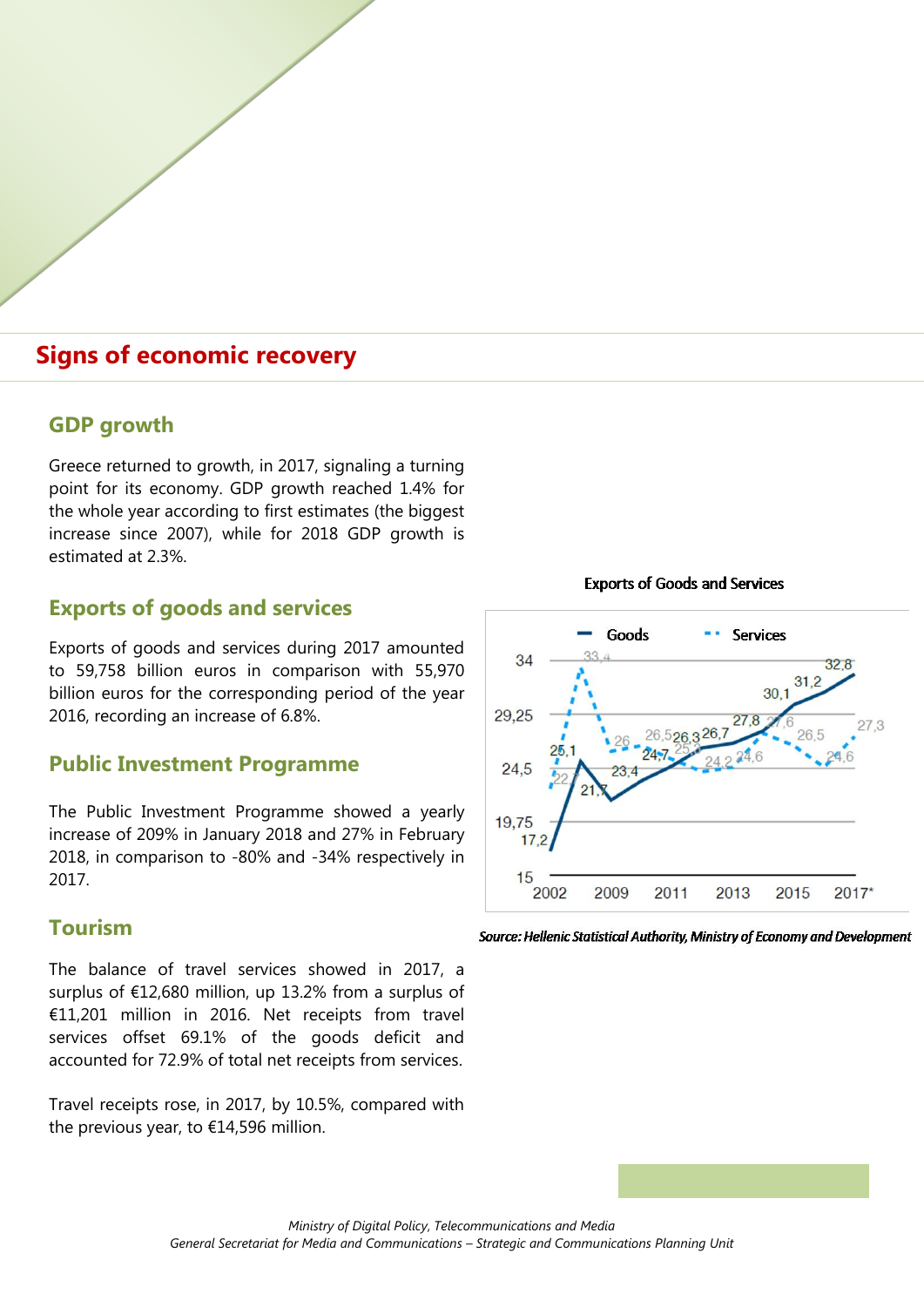### **Foreign Direct Investments (FDI)**

Foreign Direct Investment (FDI) in 2017 came to a total of €3.59 billion euros (2% of Greek GDP) increasing by 29.4% in comparison to 2016. FDI inflows to Greece have returned to pre-crisis level both in quantity and quality as an increase in industrial sector's contribution has also been remarked (from -9% in 2014 to 8% in 2017).



Foreign Direct Investment (FDI) net inflows in Greece (2006-2017) in million euros

Sources: Bank of Greece, Enterprise Greece

### **EU funding absorption**

Greece achieved the highest EU funding absorption in the EU having used 25% of the funding available from the new European structural and investment funds for 2014-2020.

Greece also ranked first in 2016 with a record absorption of 11.3 % in that year, placed in the top of available EU funding absorption for the third consecutive year.

## **Agreements with the European Investment Bank (EIB)**

EIB financing in Greece came to a total of EUR 2.1 billion in 2017.

The total investment of the EIB Group (the European Investment Bank and the European Investment Fund) in Greece in 2017 was EUR 2.49 billion.

## **European Fund for Strategic Investments (EFSI) – (Juncker Plan)**

Total financing under the European Fund for Strategic Investments (EFSI) in Greece amounts to €2.1 billion and is set to trigger €8.1 billion in additional investments (as of February 2018).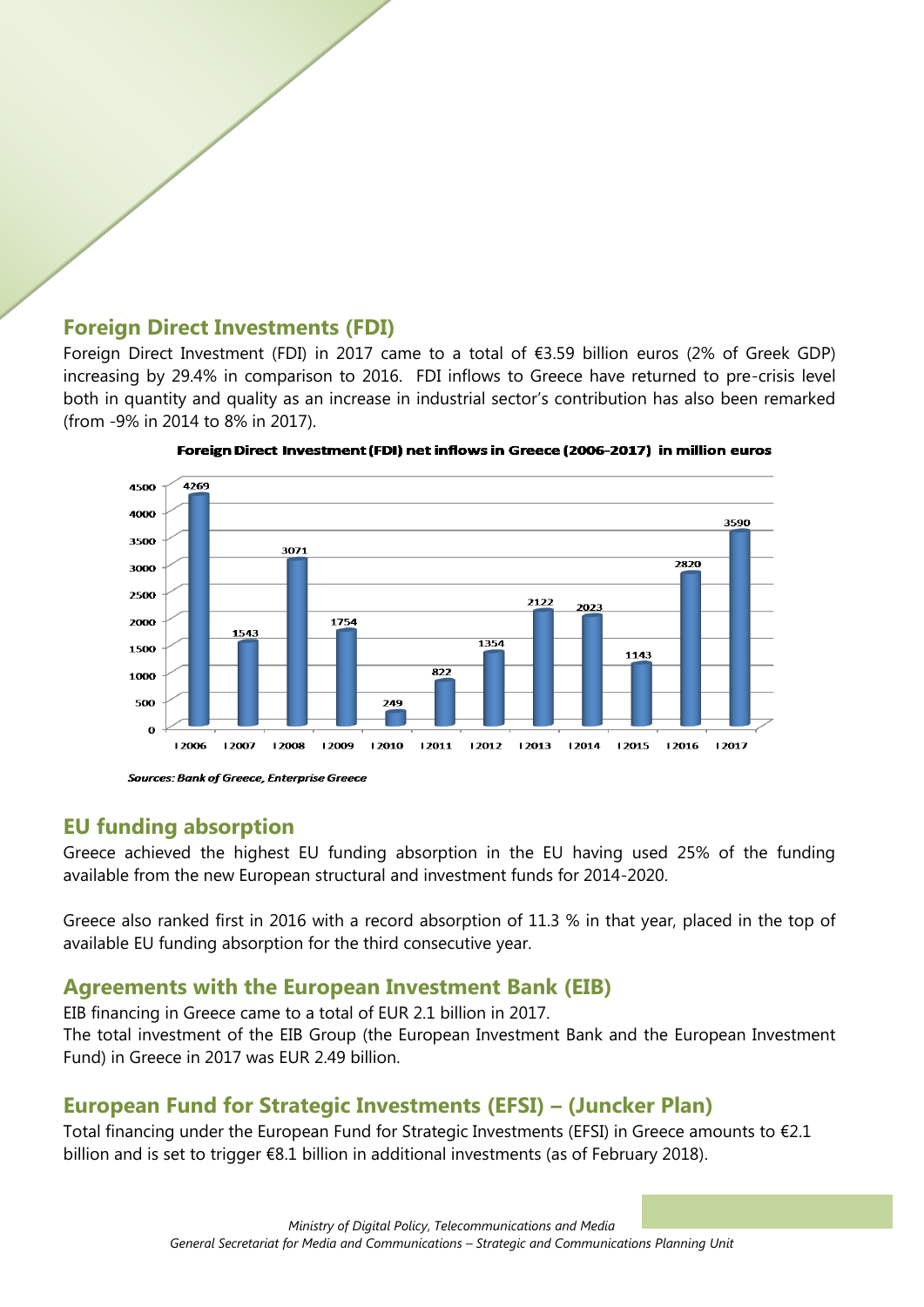## **Greece's economy reorientation**

#### **Consumption expenditure**

Final consumption expenditure (in public and private sector) decreased by 0.2% in 2017 while gross capital formation representing productive investment increased by 9.6% (against 5% target), showing the biggest increase over the past decade.

### **Industrial production**

Industrial production stayed on an upward climb for the third consecutive year, at an accelerated pace (+4.4% in the January-November period versus +2.5% respectively in 2016).

### **Agri-food sector**

Agri-food sector is a key sector for Greek economy showing an increase of 15.3% in exports in the period 2014-2017 representing the 17.5% of total exports.

#### **Extroversion**

The exports of goods and services to GDP ratio has increased to 31.9% in 2017.

The ratio of goods exports to the total exports (goods and services) increased in 2017 from 50.1% to 55.1% marking the shift from a production model based on services to a model based on goods mainly industrial.

#### Greece's economic reorientation between 2012-1014 and 2015-2017

|                                  | 2012-2014 | 2015-2017 |
|----------------------------------|-----------|-----------|
| GDP                              | -9.6      | 1.1       |
| <b>Private Consumption</b>       | $-10.4$   | 0.3       |
| <b>Gross Capital Formation</b>   | $-33.1$   | 6.6       |
| Exports of goods and             | 18.2      | 0.0       |
| services                         |           |           |
| <b>Industrial Production</b>     | $-7.0$    | 8.7       |
| <b>Private Building Activity</b> | $-51.4$   | 11.5      |
| <b>Retail Trade</b>              | $-19.6$   | 0.0       |
| Sales of new vehicles            | -21.6     | 61.7      |
| <b>Employment</b>                | $-12.8$   | 6.0       |
| <b>Foreign Direct</b>            | 5.6       | 7.9       |
| Investments (in billion          |           |           |
| euros)                           |           |           |
| Unemployment rate                | 8.6       | $-5.2$    |
| (in percentage points)           |           |           |
| <b>General Government</b>        | 8.3       | 1.6       |
| <b>Deficit</b>                   |           |           |
| (three years average in          |           |           |
| billion euros)                   |           |           |

Source: Hellenic Statistical Authority, Bank of Greece, Ministry of Finance, Ministry of Economy and Development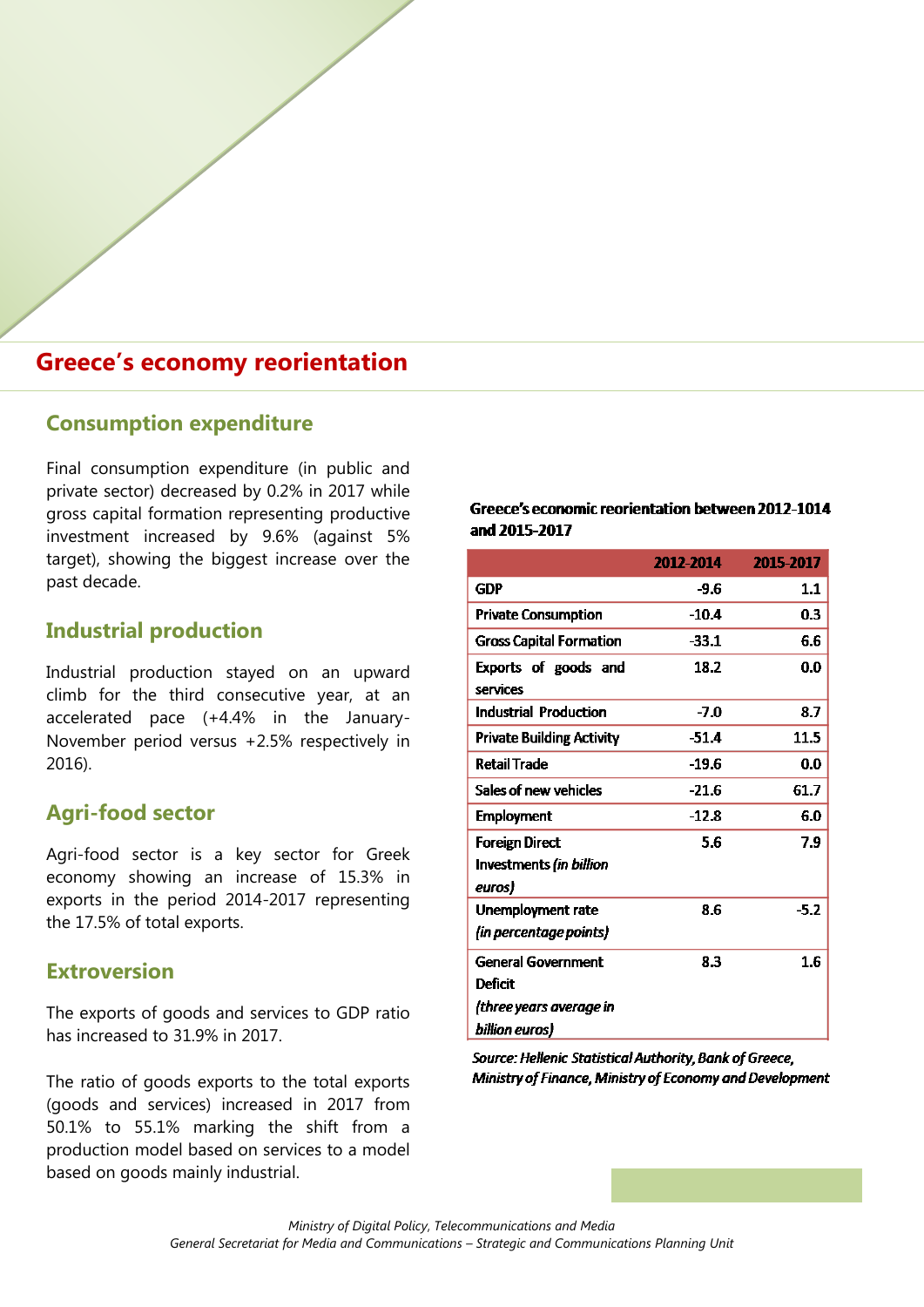## **Labor market developments**

- Reduction in unemployment rate reaching 20.2% in the 3rd trimester 2017, the lowest since 2013 when unemployment rate reached 27.9%.
- Reduction in youth unemployment rate reaching 42.9% in 2017, the lowest rate of the last 7 years.
- Creation of 320,000 net jobs in the period 2015-2017, the highest employment growth over the past 10 years.
- The employment balance returned to positive ground in February as hirings outpaced departures by 16,628, according to ERGANI Information System.



#### Developments in the Greek labor market

Gains in the labor market accumulate over the 2015-2017 period Source: Hellenic Statistical Authority, Ministry of Finance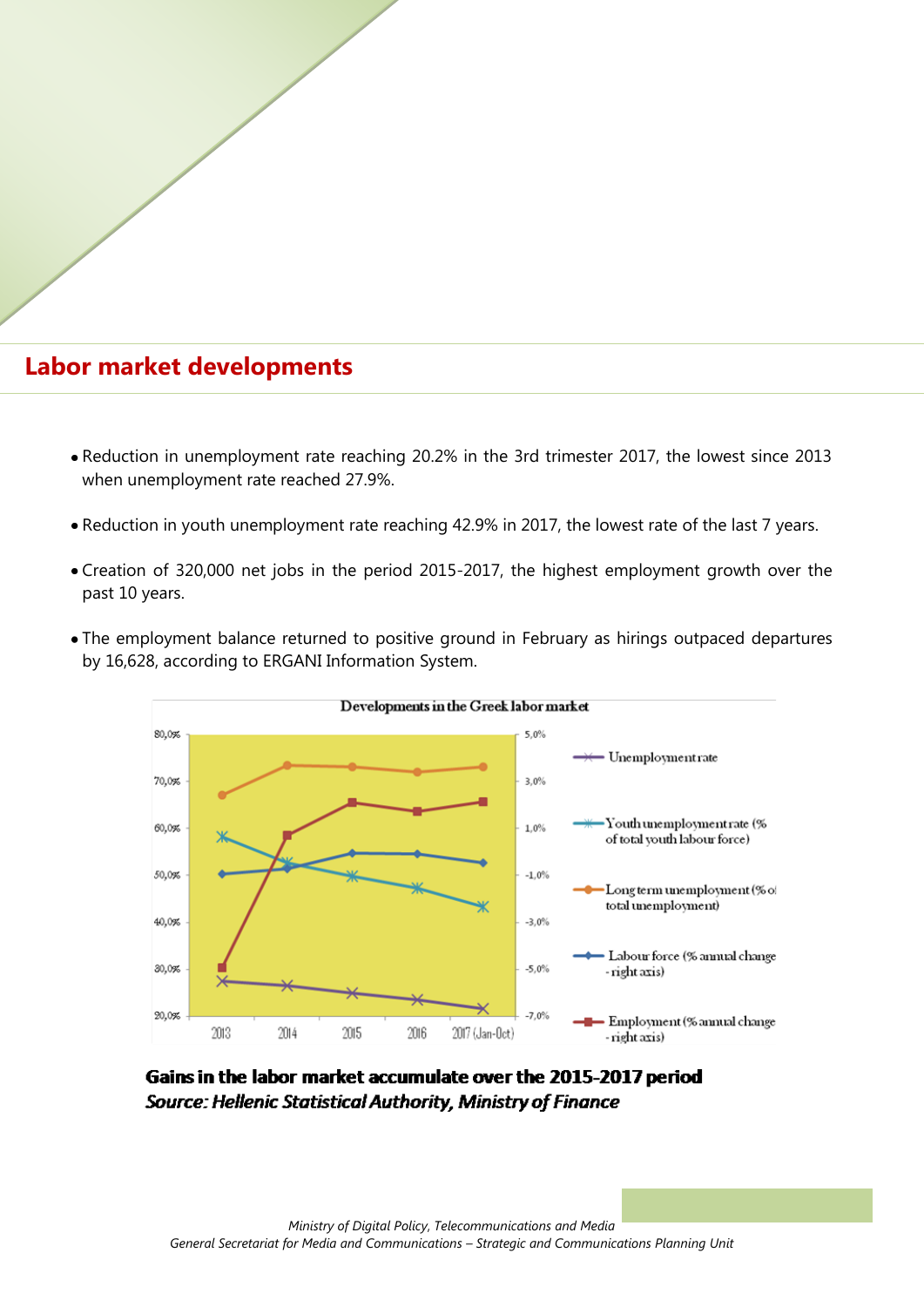## **Adjustment Progress**

According to the 2017 Euro Plus Monitor issued by the Brussels-based think-tank Lisbon Council, Greece ranks first in Adjustment Progress Indicator, an element showing the progress that countries have made, taking into account hard economic data but also structural reforms.

More specifically, Greece ranks:

- adjusted for interest payments as well as cyclical and one-off factors),<br>Carlian that the phase constants as well as cyclical and one-off factors), • first in fiscal adjustment (the size and quality of any change in the fiscal deficit,
	- first in structural reforms,
	- second in the criteria of labour cost adjustment (changes in unit labour costs relative to the eurozone average),
	- fourth in the external adjustment (the rise/or fall in exports relative to imports in the external accounts)